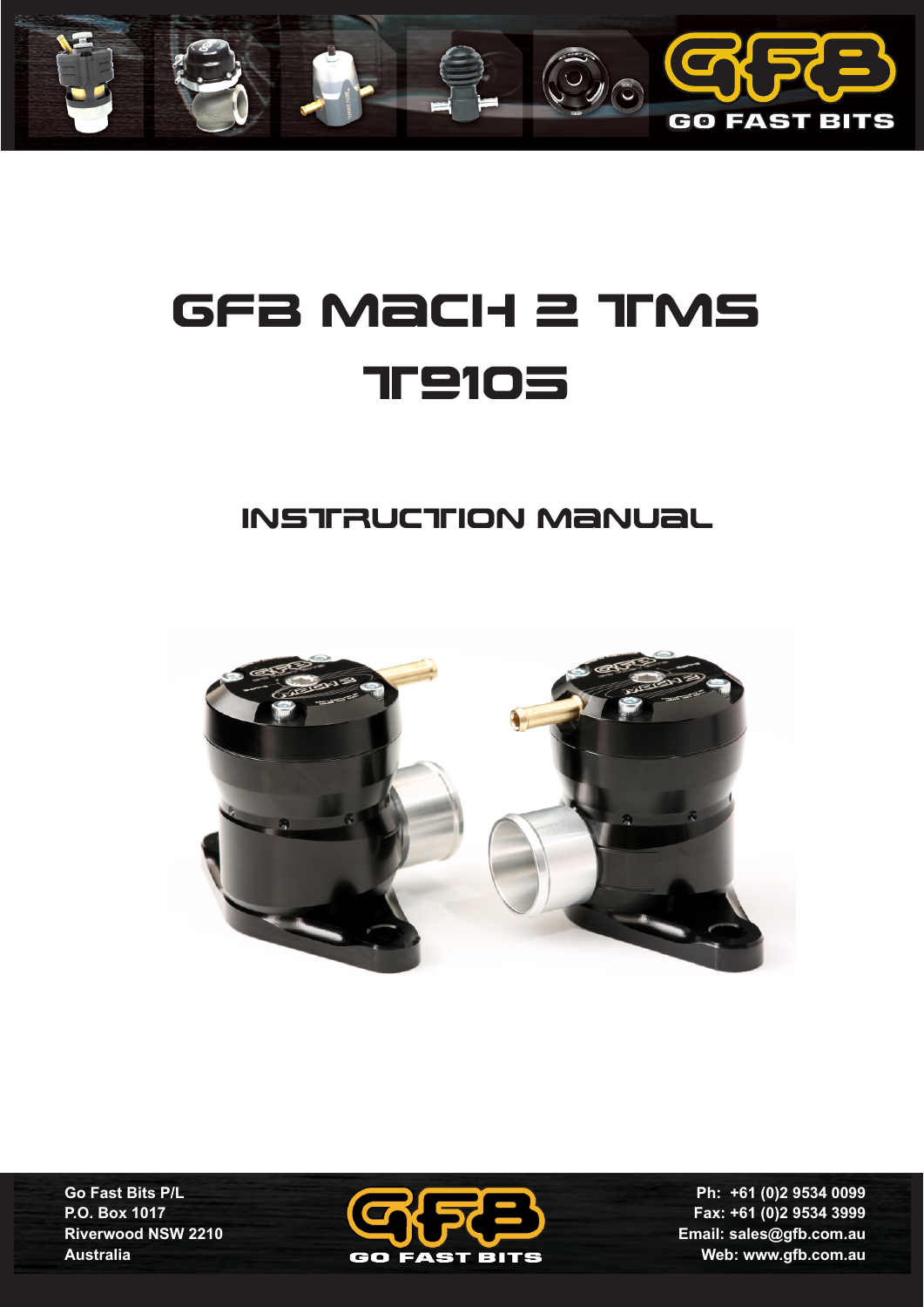## **MacH 2 INSTRALLATION**

T9105 is a direct bolt-on kit for all R35 GTR models. Installation is simply a matter of removing the factory valves and bolting the Mach 2 valves in their place:

Remove the two factory valves and gaskets from the car.

Fit the GFB Mach 2 valves to the car making sure the supplied orange o-ring is correctly installed into the groove on the underside of the valve's flange (do NOT use the factory gaskets, the orings seal the joint 100%). The engraved logos on the caps are mirrored so they both face the right way up when installed.

Replace the bolts, recirc and vacuum hoses and clamps.

#### Adjusting the sPRING PRELOAD



**PLEASE NOTE! adjusted for different boost pressures**. The Mach 2 will stay shut under Contrary to popular belief, the spring pre-load **DOES NOT need to be**  full throttle conditions *regardless of boost pressure* or spring pre-load.

Rather, the spring pre-load affects how easily the valve opens when you lift the throttle, and how long it stays open when it vents.

The screw in the centre of the head is the spring adjustment. Use the supplied 5mm hex key to make adjustments. The softest spring setting is achieved when the adjustment screw is 3mm above the head of the valve as shown. Don't set the screw more than 3mm above the head.



Unlike an atmosphere-venting BOV, the spring pre-load on a fully recirculated valve doesn't need to be adjusted to prevent stalling or backfiring, since all of the vented air is recirculated.

It is possible to use the Mach 2 straight out of the box without any spring pre-load adjustments, however you can use the adjustment to fine-tune throttle response. Generally speaking, the hardest spring pre-load you can run without causing compressor surge (fluttering sound when lifting off the throttle) is ideal.

To set the spring pre-load for maximum throttle response:

- Set the springs to the hardest setting (adjust the screw all the way down).
- Start the car and drive it until it is warm, and make sure the A/C is off.
- Accelerate moderately in a high gear to about 3000RPM and then ease off the accelerator these are the conditions most likely to cause compressor surge. If you hear a fluttering sound as you lift off, turn the adjustment screw in the "-" direction one turn at a time until the noise disappears. This is now the ideal setting for best throttle response.

Note that all cars have a different threshold for compressor surge, so it is possible that you may be able to leave the valve in the hardest setting without hearing surge.

Don't be afraid to experiment with the spring pre-load adjustment, you can't cause any damage by doing so, and getting the setting right to suit your car can help to optimise throttle response.